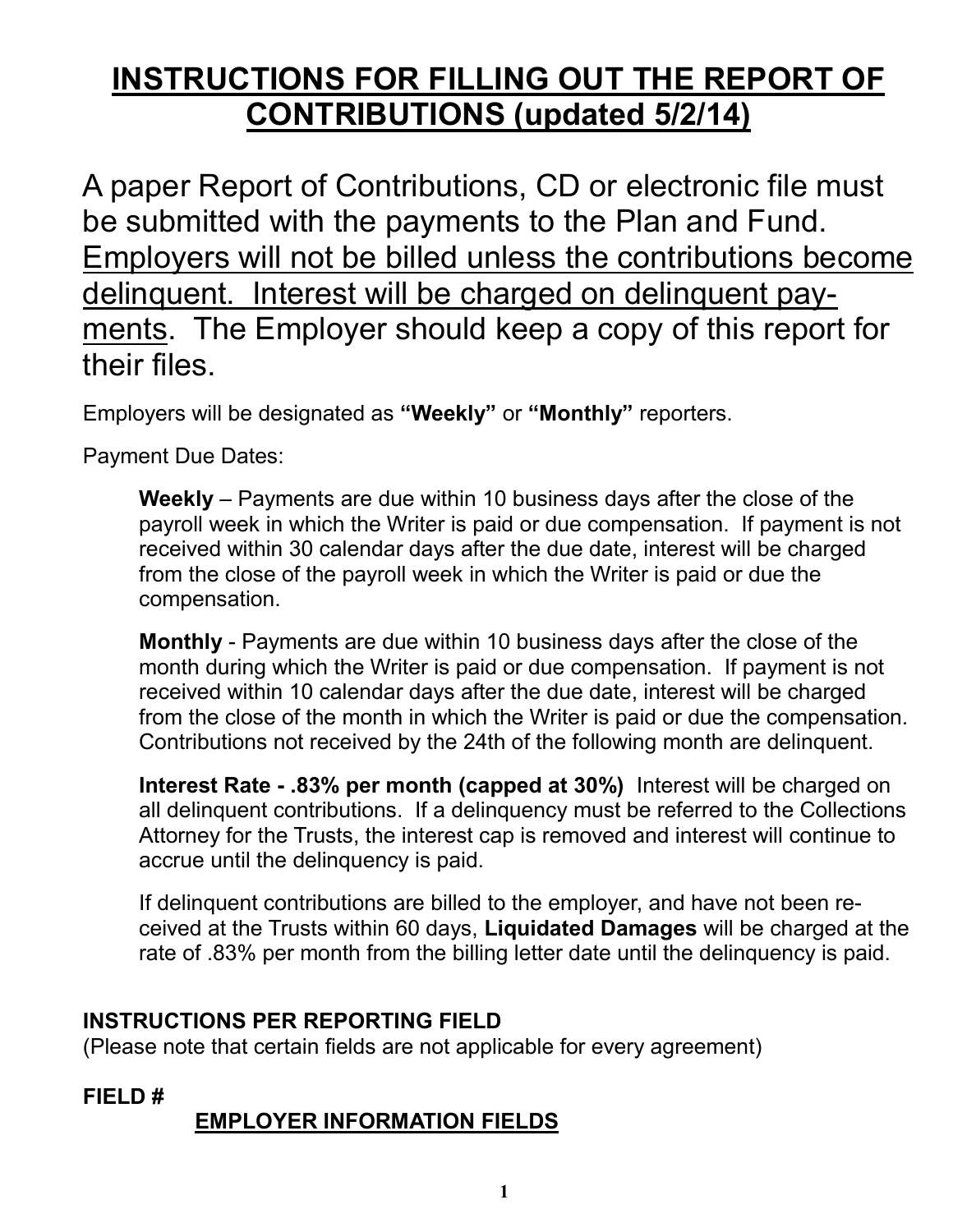Enter the signatory **Employer Address**, telephone number, fax number and email.

Enter the **Agreement and Year** under which the contributions are being remitted. (see page 12 for list)

Enter the **Employer Number** assigned by the Writers Guild (if known).

Enter the **Page Number**, number pages consecutively.

Enter the **Compensation Type** – Initial Comp or Residuals.

#### **WRITER INFORMATION FIELDS**

- 2. Enter the **Full Name of the Writer**. Include initials and Jr., Sr., II, III, IV, or Dr. if applicable. Please include middle name or initial.
- 3. Enter the **Writers' Social Security Number**. If the Writer does not have an SSN, enter the words "Canadian" or "Foreign" in the space. Please call the Contribution Processing Department before submitting a Writer without an SSN; a dummy number may already be assigned to the Writer, this will be provided to the Employer for the submission (not for use on the employers' payroll system).
- 4. If the Writer is contracted and paid under a Loan-Out Corporation, enter the name of the **Writers' Loan-Out Corporation**.
- 5. Enter the **Writers' Loan-Out Corporation Federal ID Number**.
- 6. Enter the **Project Name or Series Title**.
- 7. Enter the **Employer's Project ID#.**
- 8. Enter the **Starting and Closing Dates of the Period in Which the Compensation is Earned**. Indicate Month/Day/Year. Please note that weekly employers should report no more than one week's activity per line. Monthly employers can report no more than one month's activity per line. Earnings periods cannot be reported across quarters. Salary advances are reportable when the writer is paid, not when he/she performs the hired services.
- 9. Enter the **Pension Plan Subject Amount** earned by the Writer during the week or month reported. There are reportable ceilings per project or type of weekly employment.
- 10. Enter the **Health Fund Subject Amount** earned by the Writer during the week or month reported.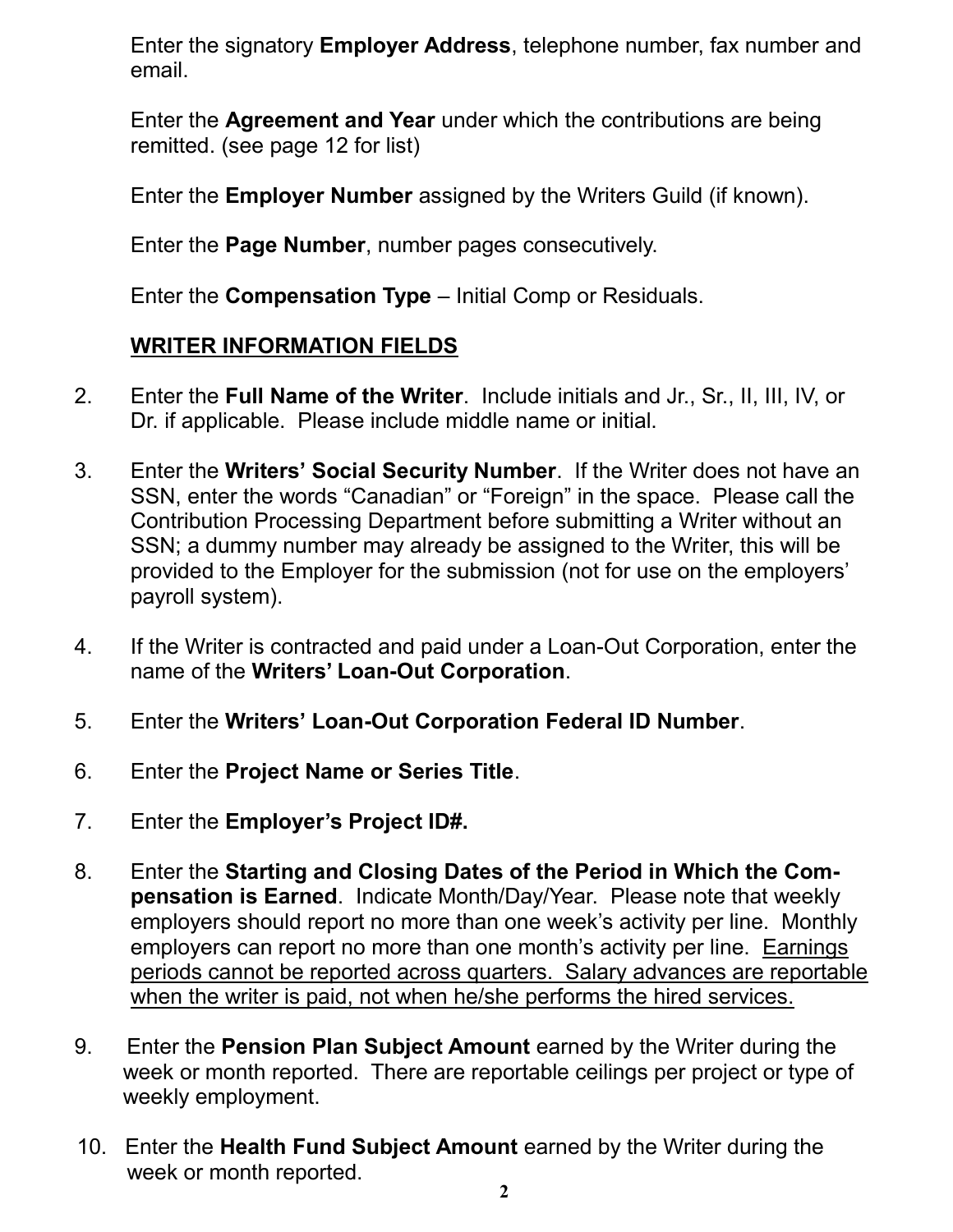- 11. Enter **"H" for a High Budget project and "L" for a Low Budget Project**. To determine "H" or "L" call the Writers Guild of America, Contracts Dept. 323 -782-4501 (West) or 212-767-7803 (East).
- 12. Enter the **Program Length** in minutes.
- 13. If this is a series, enter the **Episode Number**.
- 14. If this is a series, enter the **Episode Title**.
- 15. If the compensation is a residual payment, enter the **Date the Project Reaired** (not the date the initial compensation was earned, if air date unknown or not applicable, enter the payment date).
- 16. If this is a residual, enter the **Run Number**.
- 17. For residuals only, enter the **Type of Payment** being made by the reporting codes shown below:

|           | Domestic                                                                                                                                                                                                                                                                       |
|-----------|--------------------------------------------------------------------------------------------------------------------------------------------------------------------------------------------------------------------------------------------------------------------------------|
| F         | Foreign                                                                                                                                                                                                                                                                        |
| <b>BC</b> | <b>Basic Cable</b>                                                                                                                                                                                                                                                             |
| <b>PP</b> | <b>Plateau Payments</b>                                                                                                                                                                                                                                                        |
| <b>SM</b> | Supplemental Markets (only reportable if the project was originally<br>made for a Supplemental Market). For example, if a project was<br>originally made for DVD, only DVD Supplemental Market residuals<br>are reportable in addition to Domestic, Foreign, Basic Cable, etc. |

- 18. If the earnings amount being reported in fields 9 and 10 is a **Purchase**, enter **Y**. If this is not a Purchase payment, enter **N**.
- 19. Enter the **Project Type** by reporting code. The following is a list of the most common Project Types.

| ΤH           | <b>Theatrical</b>                                                                                                                      |
|--------------|----------------------------------------------------------------------------------------------------------------------------------------|
| <b>DRA</b>   | Dramatic Programming (a program that has plot and<br>characters, "C.S.I. Miami" and "Friends" are examples of<br>Dramatic Programming) |
| <b>MOW</b>   | Movie of the Week, Long Form Television                                                                                                |
| <b>MS</b>    | <b>Mini-Series</b>                                                                                                                     |
| <b>NM</b>    | New Media                                                                                                                              |
| <b>PILOT</b> | Pilot                                                                                                                                  |
| <b>NEW</b>   | First season of a new one-hour series                                                                                                  |
| <b>BUS</b>   | Back-Up Script                                                                                                                         |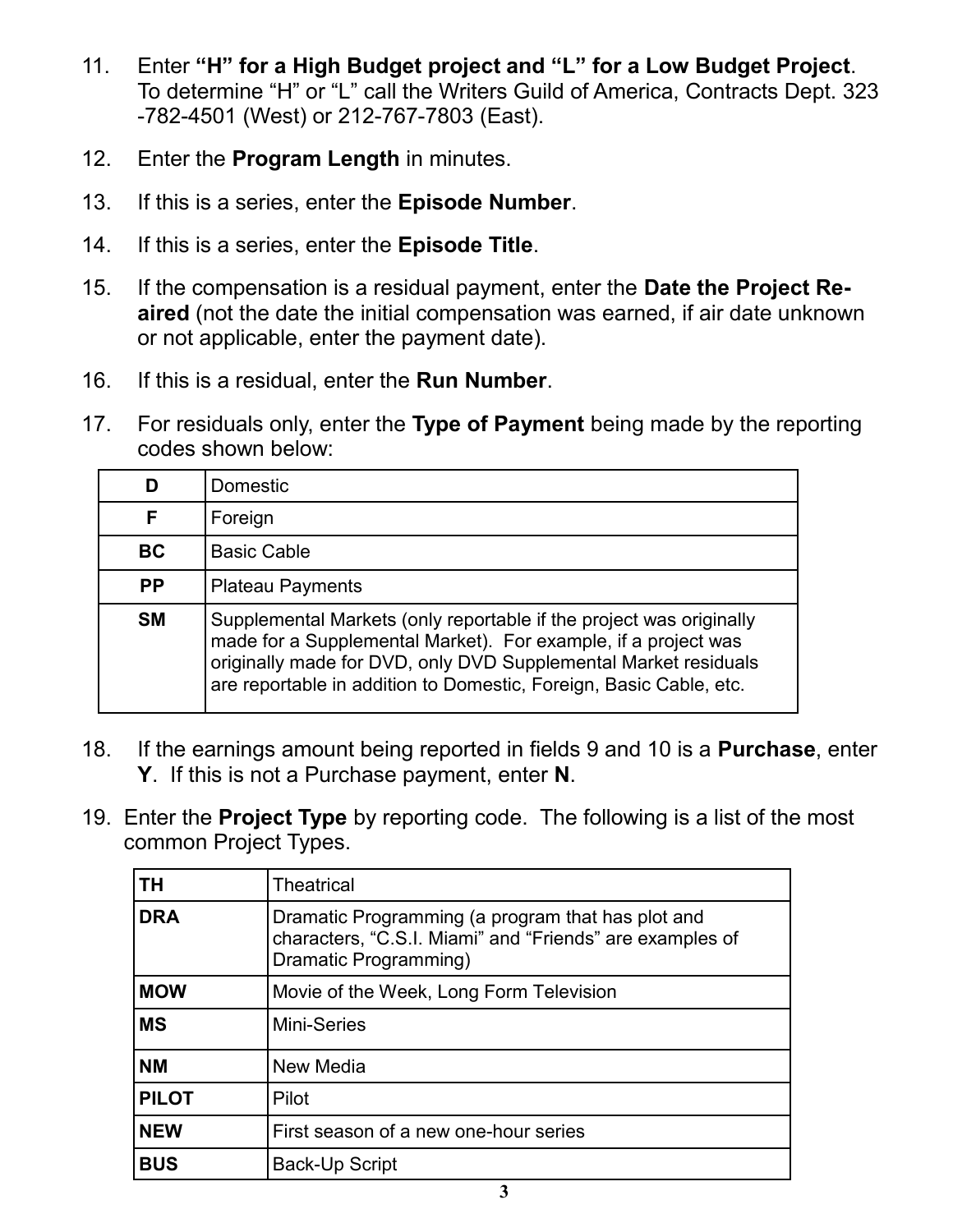| <b>SOS</b>   | Spin-Off Script                        |
|--------------|----------------------------------------|
| <b>SER</b>   | Serial                                 |
| <b>NAR</b>   | <b>Narration</b>                       |
| <b>WW</b>    | Week-to-Week Employment                |
| <b>TERM</b>  | <b>Term Employment</b>                 |
| <b>CV</b>    | Comedy-Variety                         |
| QAP          | <b>Quiz and Audience Participation</b> |
| <b>DOC</b>   | Documentary                            |
| <b>NEWS</b>  | <b>News/Public Affairs</b>             |
| <b>INFO</b>  | Informational                          |
| <b>INTER</b> | Interactive                            |
| <b>INET</b>  | Internet                               |
| <b>CELL</b>  | <b>Cell Phone</b>                      |

- 19 A. Enter the Year and Quarter of the Earnings Period in Field #8 YYYYQ. The Quarter code should agree with the Work Thru Date.
- 20. Enter the applicable **Pension Plan and Health Fund Contribution Rates**. See page 7 for a guide to determine the applicable rates.
- 21. Enter the **Initial Market** of the project by reporting code:

| <b>NPT</b>      | <b>Network Prime Time</b>                    |  |
|-----------------|----------------------------------------------|--|
| <b>OTPT</b>     | <b>Other Than Network Prime Time</b>         |  |
| <b>PT-APPA</b>  | Prime Time—Appendix A                        |  |
| <b>OPT-APPA</b> | Non Prime Time—Appendix A                    |  |
| N/A             | Not Applicable or Unspecified                |  |
| <b>NETWORK</b>  | <b>CBS or ABC National Agreement</b>         |  |
| <b>PB/PT</b>    | <b>Public Broadcasting/Public Television</b> |  |

22. If the writer named in Field #2 is a member of a *bona fide* writing team, please indicate the percentage of compensation to be received by the writer (ceiling will be allocated accordingly).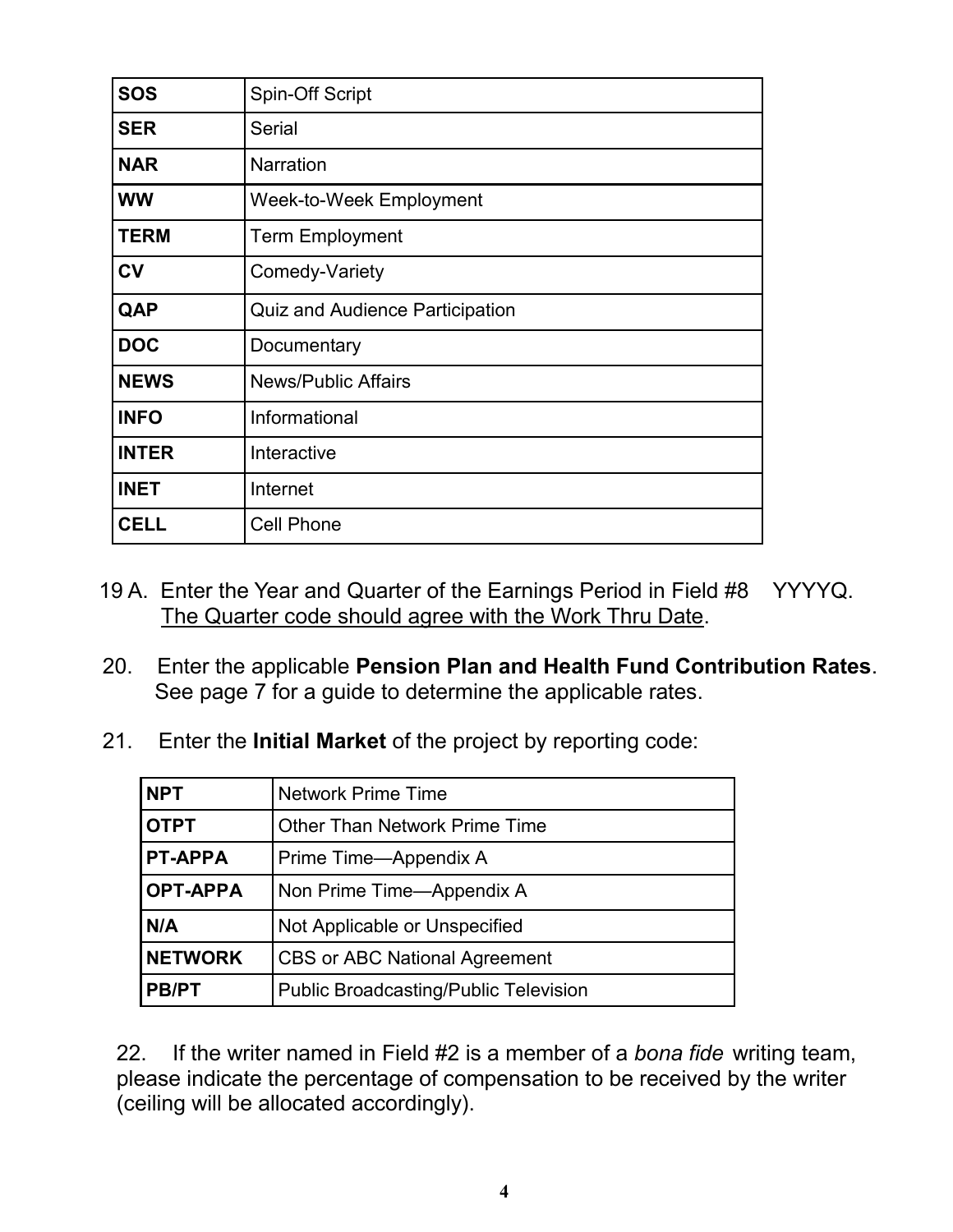23. Enter the writers' **Hired Service** reporting code. See Writers' contract for exact description of hired services or indicate if this is a Bonus payment. The following is a list of the most frequently used Hired Services. See pages 10 and 11 for an expanded list of Hired Services.

| <b>SP</b>              | Screenplay                             |
|------------------------|----------------------------------------|
| <b>TR</b>              | Treatment                              |
| S                      | <b>Story Only</b>                      |
| T                      | <b>Teleplay Only</b>                   |
| <b>ST</b>              | <b>Story and Teleplay</b>              |
| <b>SWT</b>             | Story w/optional Teleplay              |
| R                      | Rewrite                                |
| P                      | Polish                                 |
| <b>WW</b>              | Week-to-Week                           |
| <b>TERM</b>            | <b>Term Deal</b>                       |
| <b>14K</b>             | Article 14.K.                          |
| 14E2                   | Article 14.E.2.                        |
| <b>SE</b>              | <b>Story Editor</b>                    |
| $\overline{\text{cc}}$ | <b>Creative Consultant</b>             |
| <b>PF</b>              | Program Fee                            |
|                        |                                        |
| <b>PB</b>              | <b>Production Bonus</b>                |
| <b>DNMP</b>            | <b>Derivative New Media Production</b> |
| <b>NAR</b>             | Narration                              |
| F                      | Format                                 |
| В                      | <b>Bible</b>                           |
| <b>HWS</b>             | <b>Head Writer - Serials</b>           |
| <b>AWS</b>             | <b>Associate Writer - Serials</b>      |
| <b>STAFF</b>           | <b>Staff Writer</b>                    |
| DT                     | Daily Temp                             |
| WT                     | <b>Weekly Temp</b>                     |
| <b>NEWS</b>            | News writer                            |
| PA                     | <b>Production Assistant (ABC)</b>      |
| LW                     | <b>Local Writer</b>                    |
| <b>CDA</b>             | <b>Chief Desk Assistant</b>            |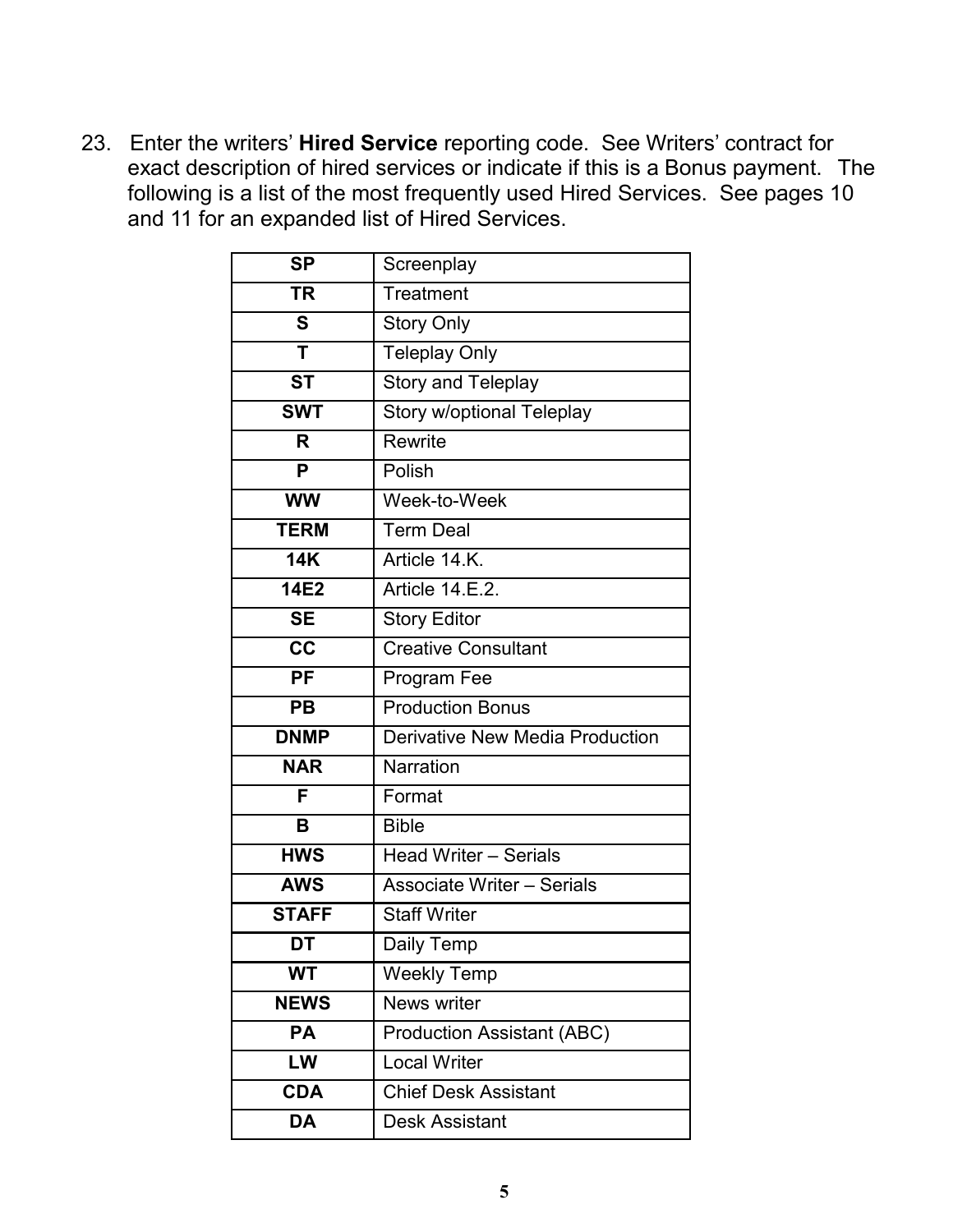24. Enter the **Writers' Contract Date** (not applicable for week-to-week or Term employment).

#### **CONTRIBUTION CALCULATION FIELDS**

Both pension and health contributions have more than one rate which may be applicable.

- 25. Subtotal the amounts shown per rate in Field #9 and enter the **Total Pension Compensation Subject to Contributions** from page one of the report only. Subtotal the amounts shown in Field #10 and enter the **Total Health Compensation Subject to Contributions** from page one of the report only. On each attached page, subtotal the amounts shown in Field #9 and #10. (Excel ROC will calculate amounts automatically; found on our website at **www.wgaplans.org**, under the Contributions tab)
- 26. Enter the per rate **Grand Total of Pension and Health Compensation Subject to Contributions** from the subtotals on each page of the report.
- 27. **Multiply the Pension Compensation Amount(s) in Field #26 by the applicable pension rate**.

 Enter the amounts due per rate. See page 7 for the calculation of interest on delinquent contributions. Calculate the total interest due on the delinquent earnings reported on line 26. Please make the check payable to Producer-Writers Guild of America Pension Plan**.**

 28. **Multiply the Health Fund Compensation Amount(s) in Field #26 by the applicable health rate.**

 Enter the amounts due per rate. See page 7 for the calculation of interest on delinquent contributions. Calculate the total interest due on the delinquent earnings reported on line 26.

Please make the check payable to the Writers' Guild-Industry Health Fund.

Enter the **Date the Report is Prepared**.

The **Person Submitting the Report** signs on the next line.

Print the name of the **Person Submitting the Report and their Title.**

 **If there are any questions about filling out the Report of Contributions, please call the Contribution Processing Department at 818-846-1015, press "3", then "2" when prompted.**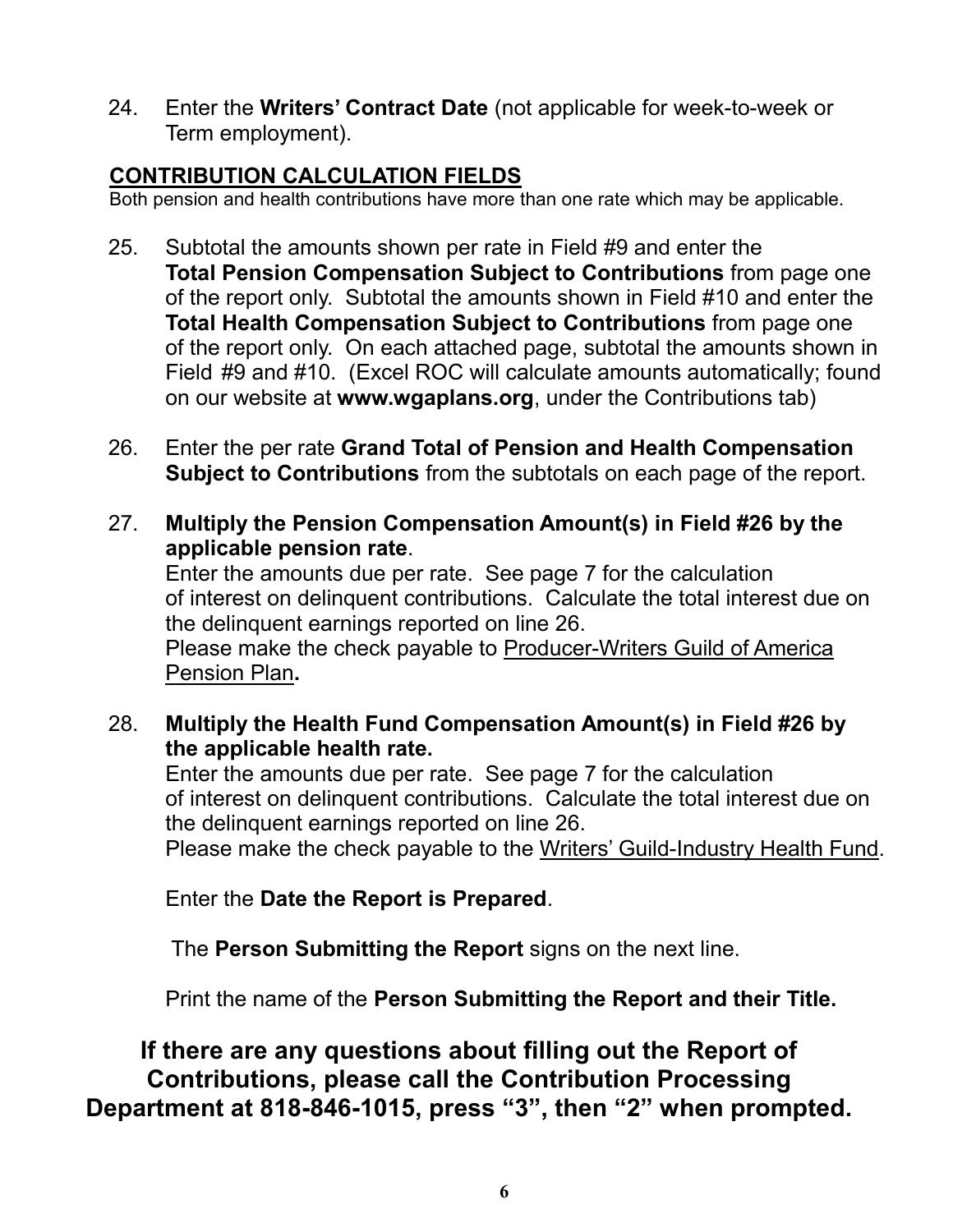# **HEALTH FUND CONTRIBUTION RATE**

Use the rate in effect on the writers' contract date for all **guaranteed flat deal services**.

Use the rate in effect on the date an optional service is exercised for **optional flat deal services** (default to payment date if unknown).

For **week-to-week and term employment**, use the rate in effect during the writers' workweek, not the rate in effect on the writers' contract date.

| <b>START DATE</b> | <b>END DATE</b> | <b>HEALTH FUND %</b> |
|-------------------|-----------------|----------------------|
| 11/1/04           | 2/12/08         | 8.50%                |
| 2/13/08           | 9/30/08         | 8.50%                |
| 10/1/08           | 3/31/09         | 8.00%                |
| 4/1/09            | 5/1/15          | 8.50%                |
| 5/2/15            | 5/1/16          | $8.5\%$ *            |
| 5/2/16            | 5/1/17          | $8.5\%$ *            |

*\*In the 2nd and/or 3rd periods of the contract, the Trustees may agree to increase or reduce the Health Fund contribution rate by up to 0.5%, in increments of not less than one-quarter (0.25%), by reducing or increasing minimums a corresponding percentage if they determine that additional contributions are needed/not needed to maintain the level of benefits in existence on May 1, 2011.* 

#### **PENSION PLAN CONTRIBUTION RATE — 8.5% - 5/2/14-5/1/17**

|  | Prior rates 8% May 1, 2013 through May 1, 2014 |
|--|------------------------------------------------|
|  |                                                |

 **7.75% May 1, 2012 through May 1, 2013**

 **7.5% May 1, 2011 through May 1, 2012**

 **6% March 2, 1982 through May 1, 2011**

**Pilots and the first season of new one-hour series** 

 **7% Effective 5/2/14—5/1/17**

 **6.5% May 2, 2014 through May 1, 2014**

 **6.25% May 2, 2013 through May 1, 2014**

 **6% May 2, 2012 through May 1, 2013**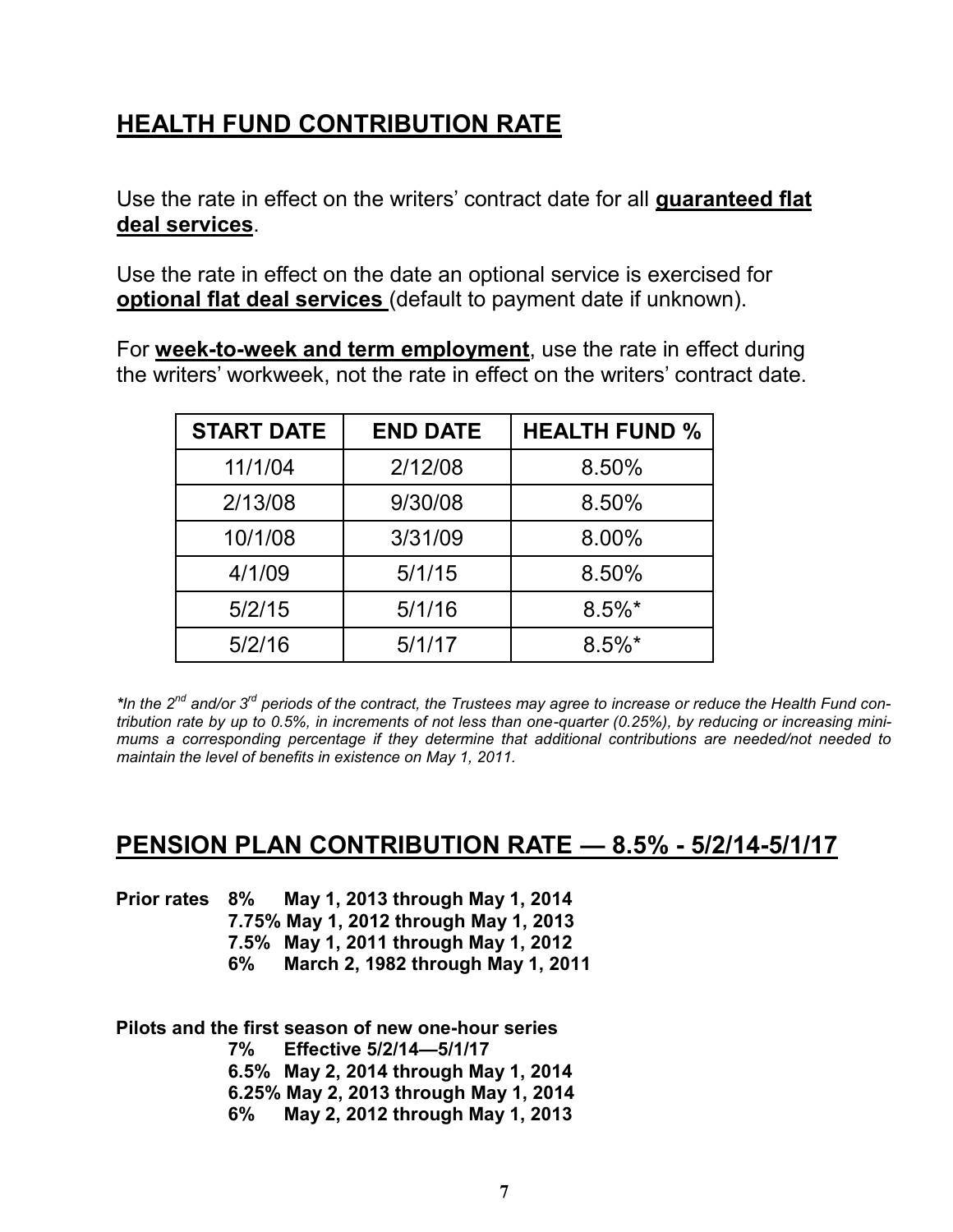### **PENSION PLAN AND HEALTH FUND REPORTABLE COMPENSATION CEILINGS**

#### **THEATRICAL LONG-FORM TV**

Writer's contract dated on or after November 1, 2004

Pension \$200,000 (\$400,000 team of 3) \$200,000 (\$400,000 team of 3) Health **\$250,000** (\$500,000 team of 3) \$200,000 (\$400,000 team of 3)

Writer's contract dated on or after February 13, 2008

Pension **\$225,000** (450,000 team of 3) **\$225,000** (\$450,000 team of 3)

Health \$250,000 (500,000 team of 3) **\$250,000** (\$500,000 team of 3)

### **TELEVISION—FLAT DEAL EMPLOYMENT (episodic scripts, pilots, etc.)**

2.5 times the "applicable minimum" or initial compensation, whichever is greater.

#### **TELEVISION—ARTICLE 14E2**

**Effective 5/2/11**, both Pension and Health yearly reportable base amounts are \$250,000.

Prior to 5/2/11, the pension reportable base amount was \$202,000/year.

The increase is effective 5/2/11, regardless of the date of the writer's contract.

#### **MOW or Mini-Series 120 Minutes or More in Length (non-episodic)**

2.5 times the "applicable minimum" or initial compensation, whichever is greater, not to exceed \$225,000 for pension and \$250,000 for health contributions, if the calculated ceiling (2.5 times "applicable minimum" or initial compensation is greater than \$225,000 (p) and \$250,000 (h).

#### **Theatrical and Television**

**Guaranteed Services**—Reportable at the ceiling in effect on the date of the writer's contract.

**Optional Services**—Reportable at the ceiling in effect on the date the optional service is exercised.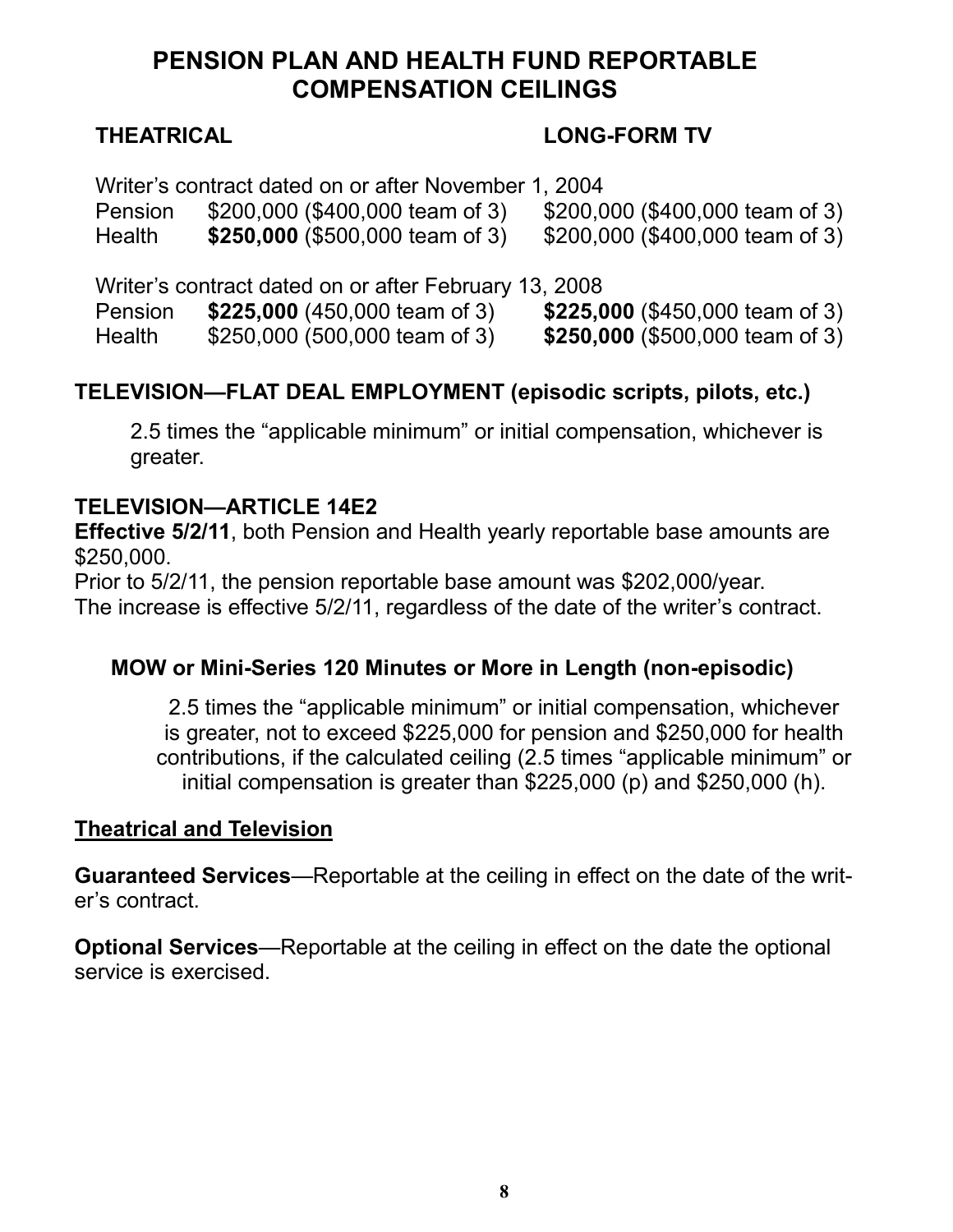# **PROJECT TYPE LIST—FIELD #19 ON THE MANUAL (PAPER OR EXCEL) REPORT OF CONTRIBUTIONS**

| <b>Article 13 Project Types</b>              | Code         | <b>Appendix A Project Types</b>                   | Code         |
|----------------------------------------------|--------------|---------------------------------------------------|--------------|
| <b>Theatrical</b>                            | ΤH           | <b>Comedy Variety</b>                             |              |
| <b>Dramatic Programming</b>                  | <b>DRA</b>   | <b>Quiz and Audience Participation</b>            | QAP          |
| M.O.W.                                       | <b>MOW</b>   |                                                   |              |
| <b>Mini-Series</b>                           | <b>MS</b>    | <b>Quiz and Audience Participation</b><br>-Stunts | <b>QST</b>   |
| Pilot                                        | <b>PILOT</b> | Documentary                                       | <b>DOC</b>   |
| New Media                                    | <b>NM</b>    | <b>News/Public Affairs</b>                        | <b>NEWS</b>  |
| <b>Back-Up Script</b>                        | <b>BUS</b>   | Format-Appendix A                                 | <b>FA</b>    |
| <b>Spin-Off Script</b>                       | <b>SOS</b>   | <b>Bible-Appendix A</b>                           | <b>BA</b>    |
| <b>Serial</b>                                | <b>SER</b>   | Serial-Appendix A                                 | <b>SAA</b>   |
| Week-to-Week                                 | <b>WW</b>    | <b>Self Contained Program</b>                     | <b>SCP</b>   |
| <b>Term Employment</b>                       | <b>TERM</b>  | Sample Writing                                    | <b>SW</b>    |
| <b>Plot Outline</b>                          | <b>PLOT</b>  | <b>Other Non-Dramatic Programs</b>                | <b>OND</b>   |
| Format                                       | F            | <b>Strip</b>                                      | <b>STR</b>   |
| <b>Bible</b>                                 | B            | Outline (not for Documentary)                     | <b>OUT</b>   |
| <b>Narration</b>                             | <b>NAR</b>   |                                                   |              |
| <b>Non-Commercial Openings</b>               | <b>NCOC</b>  | <b>Public Television Types</b>                    |              |
| and Closings                                 |              | Magazine Format (Public TV)                       | <b>MAG</b>   |
|                                              |              | Public Affairs (Public TV)                        | <b>PUB</b>   |
| <b>Article 14 Project Type</b>               | <b>ART14</b> | Children's (Public TV)                            | <b>CHILD</b> |
|                                              |              | Special Interest (Public TV)                      | <b>SPIN</b>  |
| <b>Miscellaneous Project</b><br><b>Types</b> |              | Regional (Public TV)                              | <b>REG</b>   |
| Informational                                | <b>INFO</b>  |                                                   |              |
| Interactive                                  | <b>INTER</b> |                                                   |              |
| Internet                                     | <b>INET</b>  |                                                   |              |
| Cell Phone                                   | <b>CELL</b>  |                                                   |              |

**Please call the Employer Compliance Department if you need assistance determining the Project Type. (818) 846-1015.**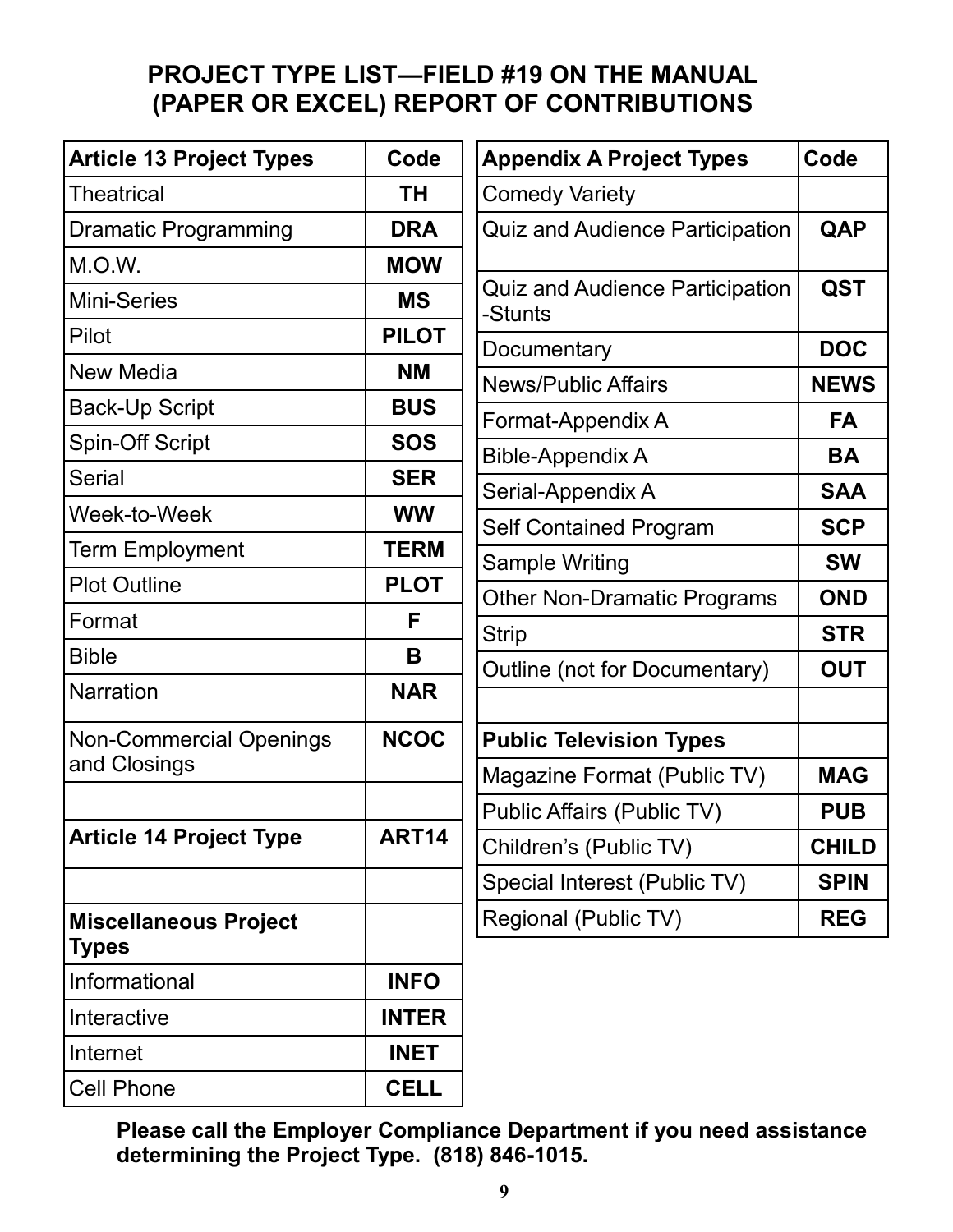# **HIRED SERVICE LIST—FIELD #23 ON THE MANUAL (PAPER OR EXCEL) REPORT OF CONTRIBUTIONS**

| <b>HIRED SERVICE</b>                                      | <b>REPORTING</b><br><b>CODE</b> |
|-----------------------------------------------------------|---------------------------------|
| Screenplay                                                | <b>SP</b>                       |
| <b>Treatment</b>                                          | <b>TR</b>                       |
| Story Only                                                | S                               |
| <b>Teleplay Only</b>                                      | T                               |
| Story and Teleplay                                        | <b>ST</b>                       |
| Rewrite                                                   | R                               |
| Polish                                                    | P                               |
| Week-to-Week                                              | <b>WW</b>                       |
| <b>Term Employment</b>                                    | <b>TERM</b>                     |
| 14.K.                                                     | <b>14K</b>                      |
| 14.E.2.                                                   | <b>14E2</b>                     |
| <b>Story Editor</b>                                       | <b>SE</b>                       |
| <b>Creative Consultant</b>                                | cc                              |
| Program Fee                                               | <b>PF</b>                       |
| <b>Bonus</b>                                              | PB                              |
| Derivative New Media Production                           | <b>DNMP</b>                     |
| Story-additional 30 minutes over 120 minutes              | <b>S30</b>                      |
| Teleplay-additional 30 minutes over 120 minutes           | <b>T30</b>                      |
| Story and Teleplay-additional 30 minutes over 120 minutes | <b>ST30</b>                     |
| Narration                                                 | <b>NAR</b>                      |
| <b>Story Narration-Schedule A</b>                         | <b>SNA</b>                      |
| <b>Written By Narration-Schedule B</b>                    | <b>WBN</b>                      |
| Story and Teleplay Narration-Schedule C                   | <b>STNC</b>                     |
| <b>Teleplay Narration</b>                                 | <b>TN</b>                       |
| <b>Story and Teleplay Narration</b>                       | <b>STN</b>                      |
| Narrative Synopsis of Story                               | <b>NSS</b>                      |
| <b>Lyrics Unaccompanied by Music</b>                      | <b>LUM</b>                      |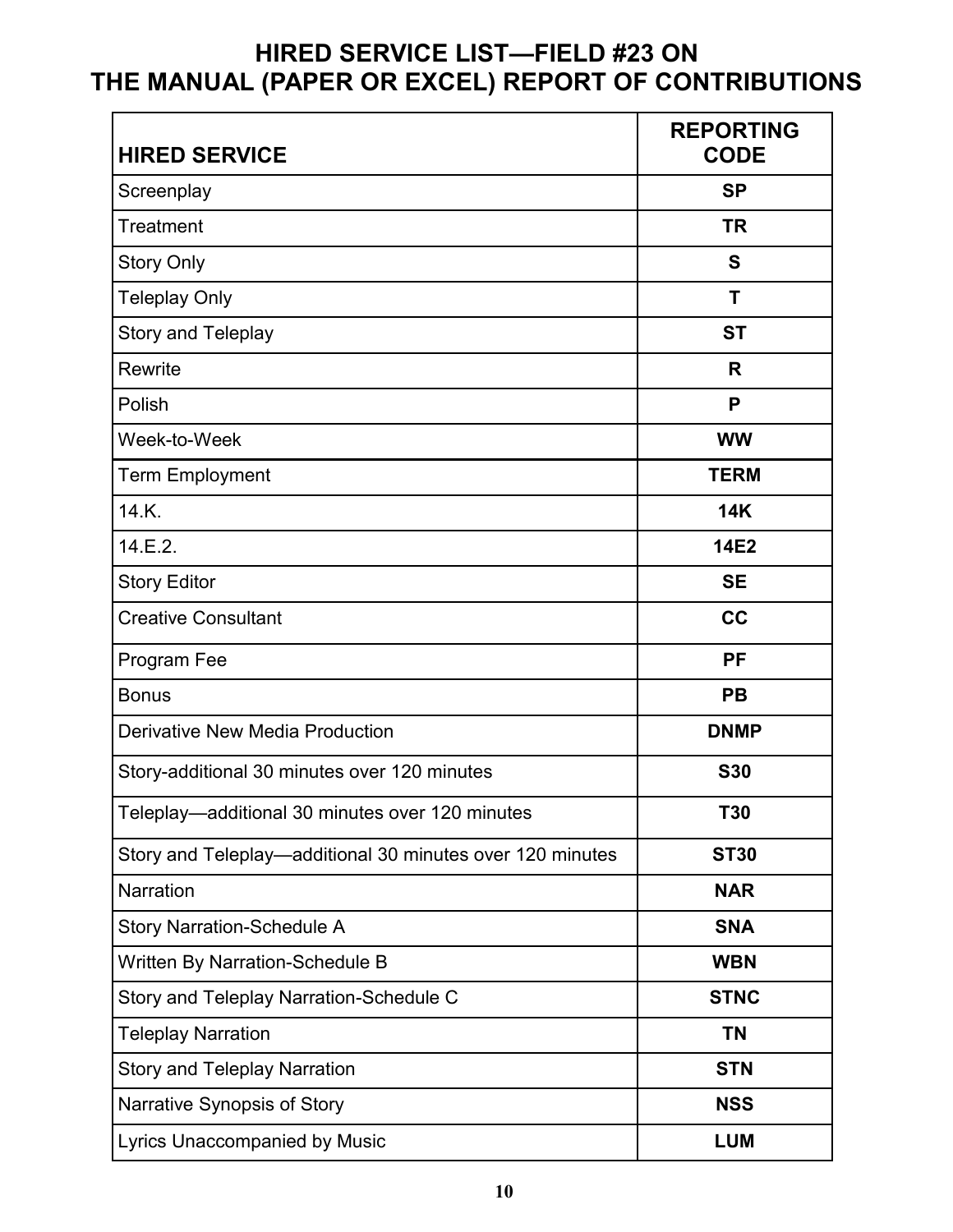# **HIRED SERVICE LIST—FIELD #23 (continued)**

| <b>HIRED SERVICE</b>                          | <b>REPORTING</b><br><b>CODE</b> |
|-----------------------------------------------|---------------------------------|
| <b>Quiz and Audience Participation</b>        | QAP                             |
| <b>Quiz and Audience Participation Stunts</b> | <b>QST</b>                      |
| Long Term Story Projections                   | <b>LTSP</b>                     |
| <b>Breakdowns by Associate Writer</b>         | <b>BAW</b>                      |
| Sample Breakdown by "professional writer"     | <b>SBPW</b>                     |
| Sample Script by "professional writer"        | <b>SSPW</b>                     |
| Sample Breakdown by Credited Writer           | <b>SBCW</b>                     |
| <b>Head Writer-Serials</b>                    | <b>HWS</b>                      |
| <b>Associate Writer-Serials</b>               | <b>AWS</b>                      |
| <b>Other Non-Dramatic Program Writer</b>      | <b>ONDW</b>                     |
| Other Non-Dramatic Program Term Writer        | <b>ONDT</b>                     |
| Strip/Childrens 5 per week                    | SC <sub>5</sub>                 |
| Strip/Childrens 6 per week                    | SC <sub>6</sub>                 |
| Strip/Childrens 7 per week                    | SC7                             |
| Term Writer-Other Non Dramatic                | <b>TWON</b>                     |
| Term Writer-Non Cancellable                   | <b>TWNC</b>                     |
| <b>Segment Writer</b>                         | <b>SEG</b>                      |
| Outline                                       | <b>PUT</b>                      |
| Story and Telescript (Documentary)            | <b>STD</b>                      |
| Telescript (Documentary)                      | <b>TD</b>                       |
| <b>Commercial News Program Writer</b>         | <b>CNP</b>                      |
| Single News Program Writer                    | <b>SNP</b>                      |
| <b>Staff</b>                                  | <b>STAFF</b>                    |
| Daily Temp                                    | DT                              |
| <b>Weekly Temp</b>                            | <b>WT</b>                       |
| Newswriter                                    | <b>NEWS</b>                     |
| <b>Chief Desk Assistant</b>                   | <b>CDA</b>                      |
| <b>Desk Assistant</b>                         | <b>DA</b>                       |
| <b>Local Writer</b>                           | LW                              |
| <b>Production Assistant</b>                   | <b>PA</b>                       |